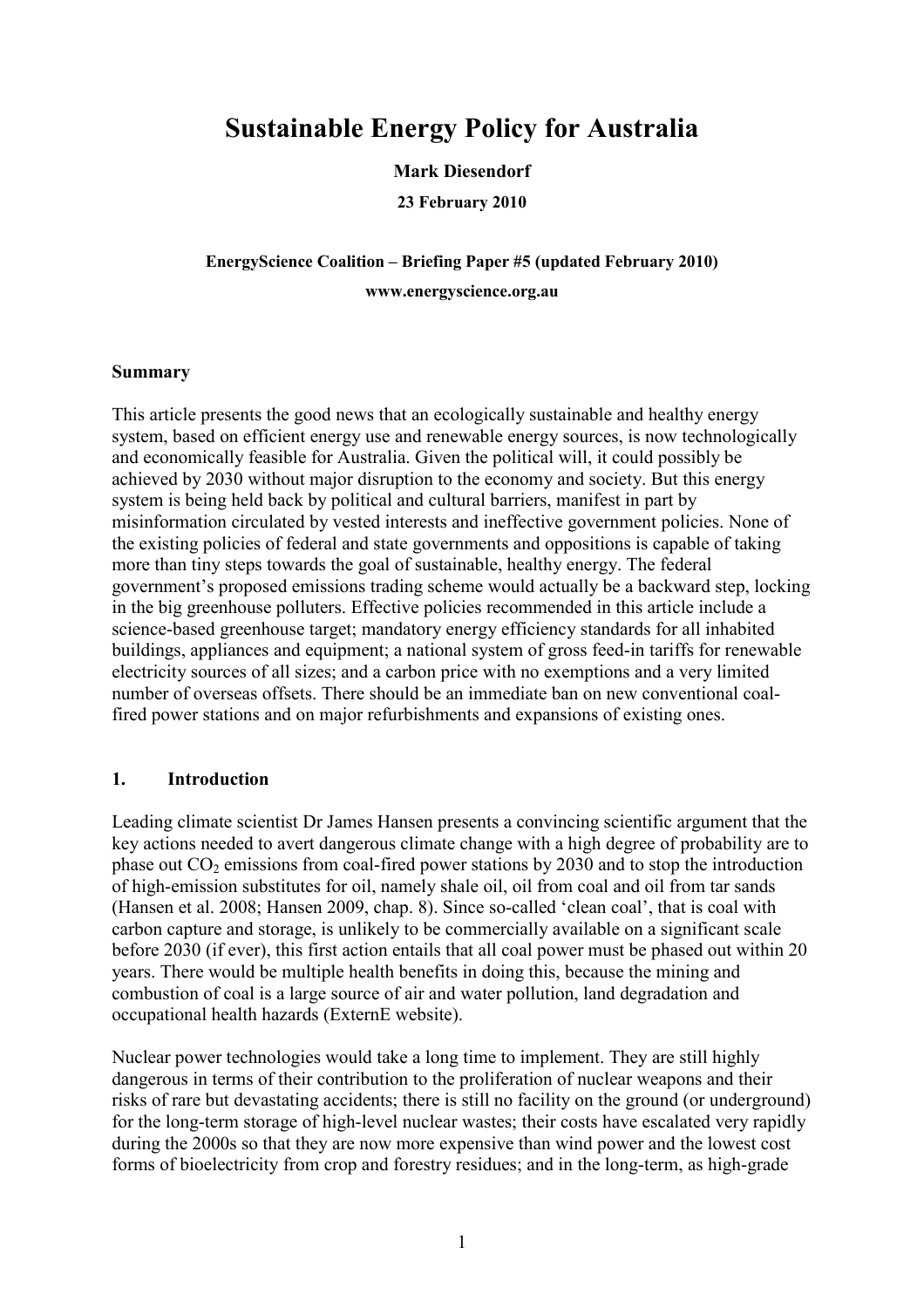uranium is used up, they will become significant  $CO<sub>2</sub>$  emitters as they will involve the mining and milling of low-grade uranium ore using fossil fuels.

Fast neutron reactors, which are still at the demonstration stage, are potentially even more dangerous and expensive than conventional reactors, because they can be designed to breed much more plutonium that can be used as a nuclear explosive; furthermore, just one-millionth of a gram of plutonium inhaled into the lung has a high probability of initiating lung cancer. Nuclear power is discussed in more detail in Diesendorf (2007a, chap. 12).

The integral fast reactor, which in theory combines a fast reactor with on-site reprocessing of spent fuel, has only ever operated at the R&D stage and, like conventional nuclear power, could not make a significant contribution to electricity generation before 2030. Contrary to the claims of its proponents, it could still be used by those who control it to create and separate vast quantities of plutonium for nuclear weapons. If we are serious about creating an ecologically sustainable, healthy future society, then there is only one pathway to follow: genuine sustainable energy.

Diesendorf (2007a) presents the status of energy demand reduction by energy efficiency and conservation, and energy supply from renewable sources of energy. These are the only very low-carbon energy technologies that could make substantial contributions to cutting Australia's greenhouse gas emissions before 2020. The present article first shows how we can put together these technologies into a dynamic system that grows until it substitutes for all coal power in Australia by 2030. It then recommends policies needed to achieve this sustainable energy future.

# **2. Status of technologies**

To achieve 100% renewable energy, we must address all three of the principal uses of energy: electricity; heating (non-electrical); and transportation. Electricity generation is the largest source of Australia's internal greenhouse gas emissions, because of the high percentage of coal in the energy mix. It is also the easiest to transform to renewable energy. Furthermore, a large fraction of transportation could be provided by electric vehicles for both public and private transport, together with smaller contributions from biofuels sourced sustainably and gas during a transitional period (Diesendorf et al. 2010). For these reasons, the principal emphasis in this article is on renewable electricity (RElec).

RElec technologies are currently at different stages of development and commercialisation, as shown in table 1. The research and development (R&D) stage has to prove the concept and so the technology used in this stage bears very little relation to the final product that could enter the market. The demonstration stage shows how the concept would work on a larger scale, while considering some of the requirements of future mass production. The precommercial stage has strong input from production engineers and involves limited mass production for the first time. What it still needs is optimisation of various features and the whole system. For instance, two different types of concentrated solar thermal power station (trough and central receiver systems) are in the pre-commercial stage in Spain and only one type of thermal storage is being used there (molten salt) out of several possible ones (eg, water; graphite blocks; dissociation of ammonia into nitrogen and hydrogen). While the existing Spanish systems could be mass-produced in Australia, they could turn out to be slightly less efficient than some of the alternatives that are being developed elsewhere.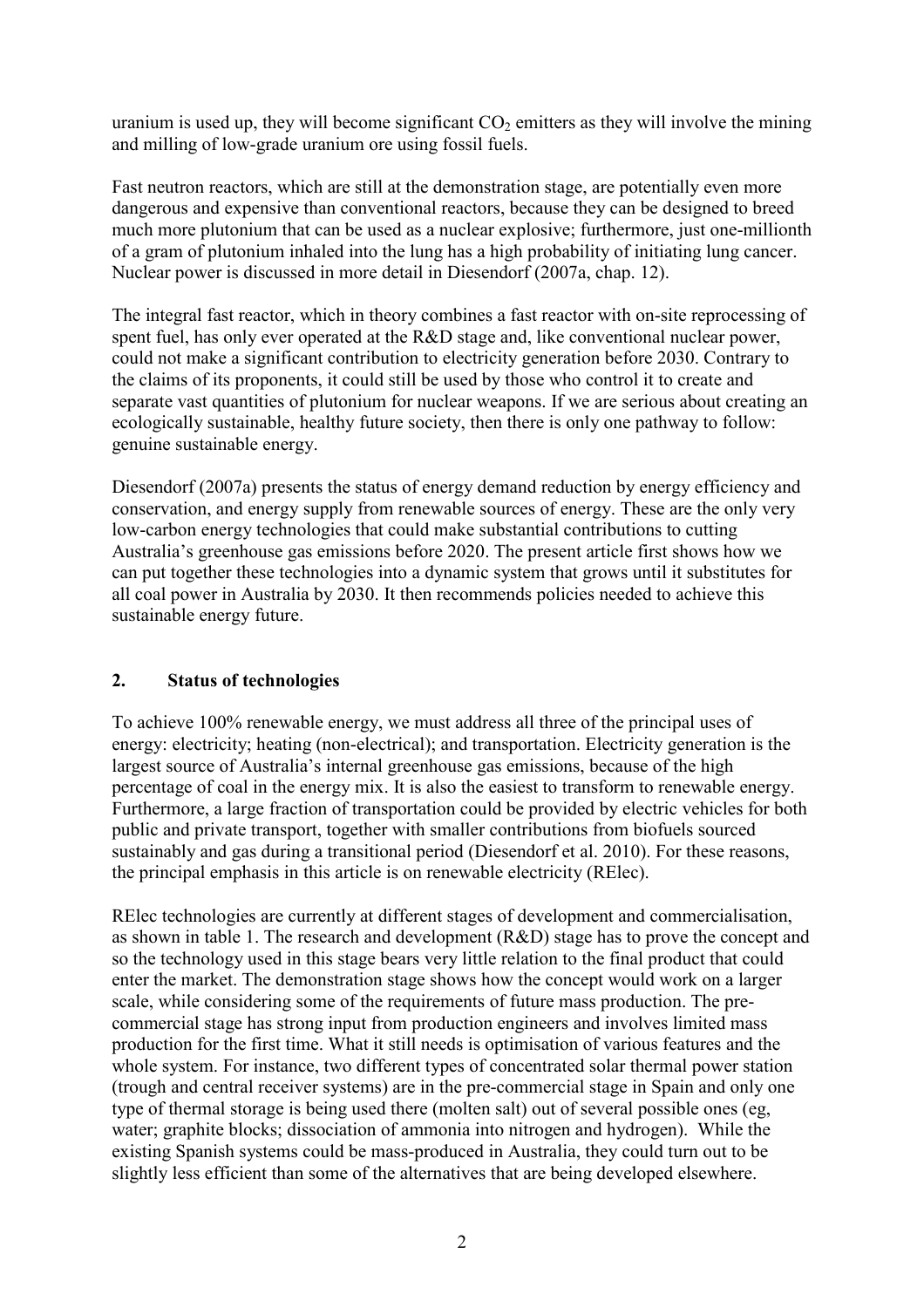The commercial stage is not defined here in terms of economic competitiveness, because this depends on government policies, such as a carbon price, a renewable energy target, or feed-in tariffs. Instead, 'commercial' describes an optimised system in mass production that can be ordered and installed at a fixed price.

| Stage of                  | <b>Explanation of stage</b>                                                                                                                                                             | <b>Technology</b>                                                                                                                                                                                                                                                                                                   |
|---------------------------|-----------------------------------------------------------------------------------------------------------------------------------------------------------------------------------------|---------------------------------------------------------------------------------------------------------------------------------------------------------------------------------------------------------------------------------------------------------------------------------------------------------------------|
| development               |                                                                                                                                                                                         |                                                                                                                                                                                                                                                                                                                     |
| Research &<br>development | Experimental technology or<br>systems on laboratory or small<br>field scale; not at all designed<br>for mass production                                                                 | Novel PV; some advanced batteries; hot rock<br>geothermal; coal+CCS; integral fast reactor with<br>pyroprocessing; nuclear fusion                                                                                                                                                                                   |
| Demonstration             | Only a few medium-scale units<br>exist; designed with future mass<br>production in mind                                                                                                 | Wave; ocean current; other advanced batteries;<br>some fast neutron reactors (GenIV)                                                                                                                                                                                                                                |
| Pre-<br>commercial        | Limited mass production                                                                                                                                                                 | Solar thermal electric with thermal storage; off-<br>shore wind; micro-scale combined heat & power;<br>GenIII nuclear                                                                                                                                                                                               |
| Commercial                | In large-scale mass-production.<br>'Commercial' does not mean<br>'economically competitive with<br>dirty coal power', since<br>competitiveness is determined<br>by government policies. | On-shore wind; conventional PV; biomass co-<br>firing and direct combustion; landfill gas; large<br>and small hydro; conventional tidal; combined<br>heat & power; conventional geothermal; $1st$<br>generation biofuels; GenII nuclear; conventional<br>coal and gas power; many energy efficiency<br>technologies |

**Table 1: Global status of some electricity generation and energy efficiency technologies** 

The boundaries between the different stages are somewhat fuzzy, progression between stages is not always smooth and some technologies (or types of technologies) fail on the way. For instance, demonstration fast neutron reactors have had many failures and accidents over the past several decades, one of the reasons why expert groups such as the authors of the MIT report consider that they will not be commercial before 2030, if ever (Ansolabehere et al. 2003). So-called Generation III nuclear reactors, which are slightly improved versions of the existing Generation II reactors, are likely to remain at the pre-commercial stage for several years. Hot rock geothermal power is classified as R&D because the only systems currently generating electricity are each very small: only several megawatts in electrical capacity. Successful operation of a 50 megawatt system would lift this technology to the demonstration stage, while the commercial stage could be as large as 500 megawatts.

The following RElec technologies have low or no potential in Australia: landfill gas; conventional geothermal power; additional large hydro; conventional tidal (in the absence of a trans-Australian transmission link); and offshore wind (based on existing shallow-water technology).

For renewable sources of heat (not tabulated), commercial technologies are passive solar design of buildings and solar hot water. At the pre-commercial stage are space heating and cooling of buildings with solar heaters or with geothermal energy. (The latter only requires digging to depths of several metres to tens of metres to run heat pumps, while hot rock geothermal power, ie, electricity, requires much higher temperatures obtained from wells of depth 3–5 km, a very different technology.)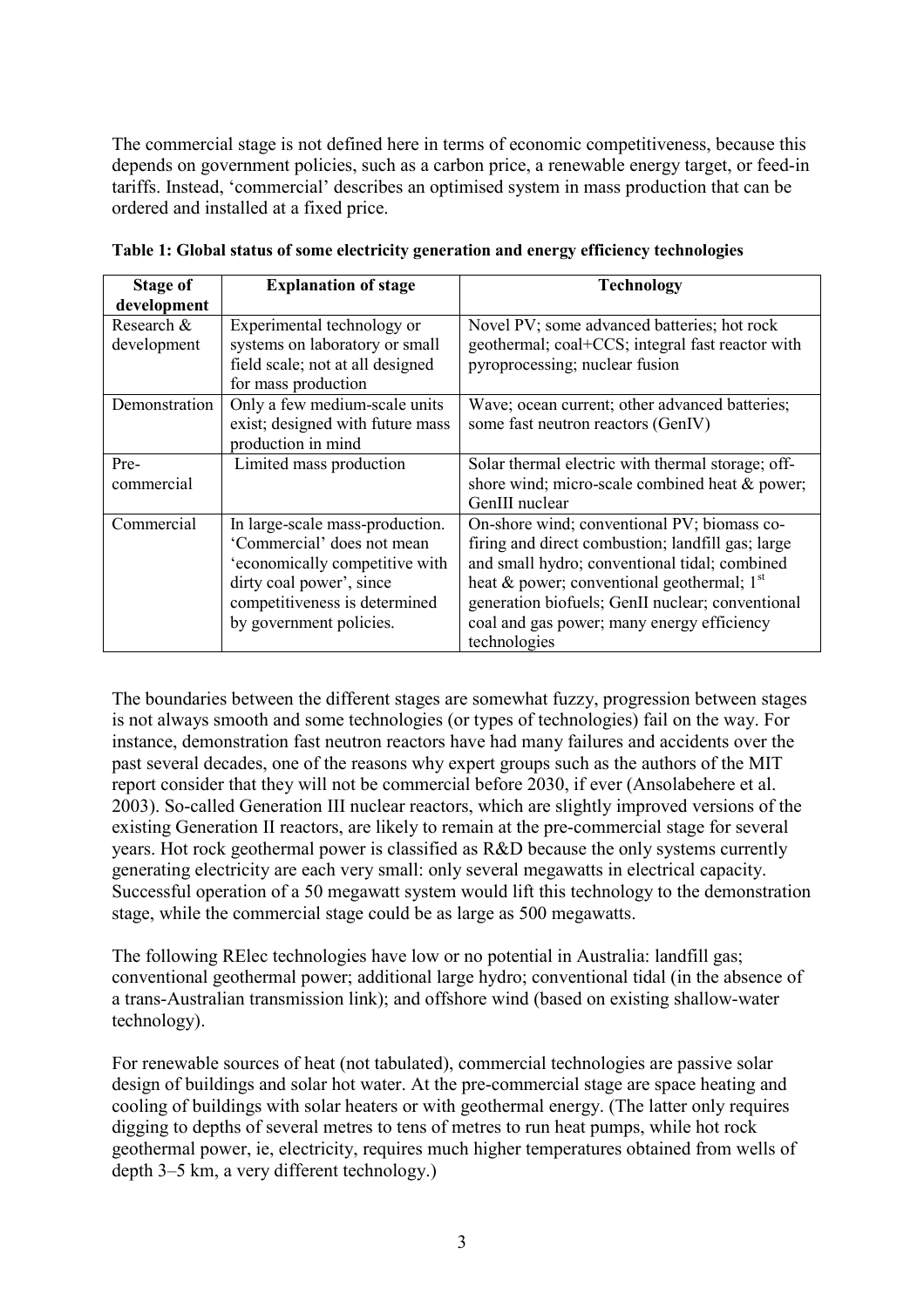The main point of this section is to explain that energy technologies are at different stages of development and that a technology at an early stage cannot simply be rushed into mass production without substantial risks of technological failure, financial losses and, in some cases, health hazards. Even the Spitfire, which was developed rapidly during World War II and eventually manufactured in huge numbers, was based on a series of successful racing aircraft developed by the Supermarine company throughout the 1930s.





#### **3. Renewable energy scenarios**

#### *3.1 Australian scenarios*

In the Australian context, the greatest new RElec contributions from 2010 to 2020 can come from (1) on-shore wind power and (2) biomass residues fuelling combined heat and power and combined-cycle power stations. During this period, solar thermal could be brought to commercial stage and into the number 3 position. By 2030 solar thermal and solar PV together could contribute as much as wind or biomass and would overtake both wind and bioelectricity post-2030. It is likely that hot rock geothermal power will reach the demonstration stage by 2015 and pre-commercial stage by 2020. By that time, marine sources of power – wave and ocean current – could also be pre-commercial and possibly commercial. However, in view of the current status of geothermal and marine power, they have minor roles in this scenario.

Figure 1 illustrates such a RElec scenario for Australia from 2010 to 2030, in which coal power is phased out by 2030 by means of:

• energy efficiency and conservation, which stop demand growth temporarily against the pressures of population growth and economic growth;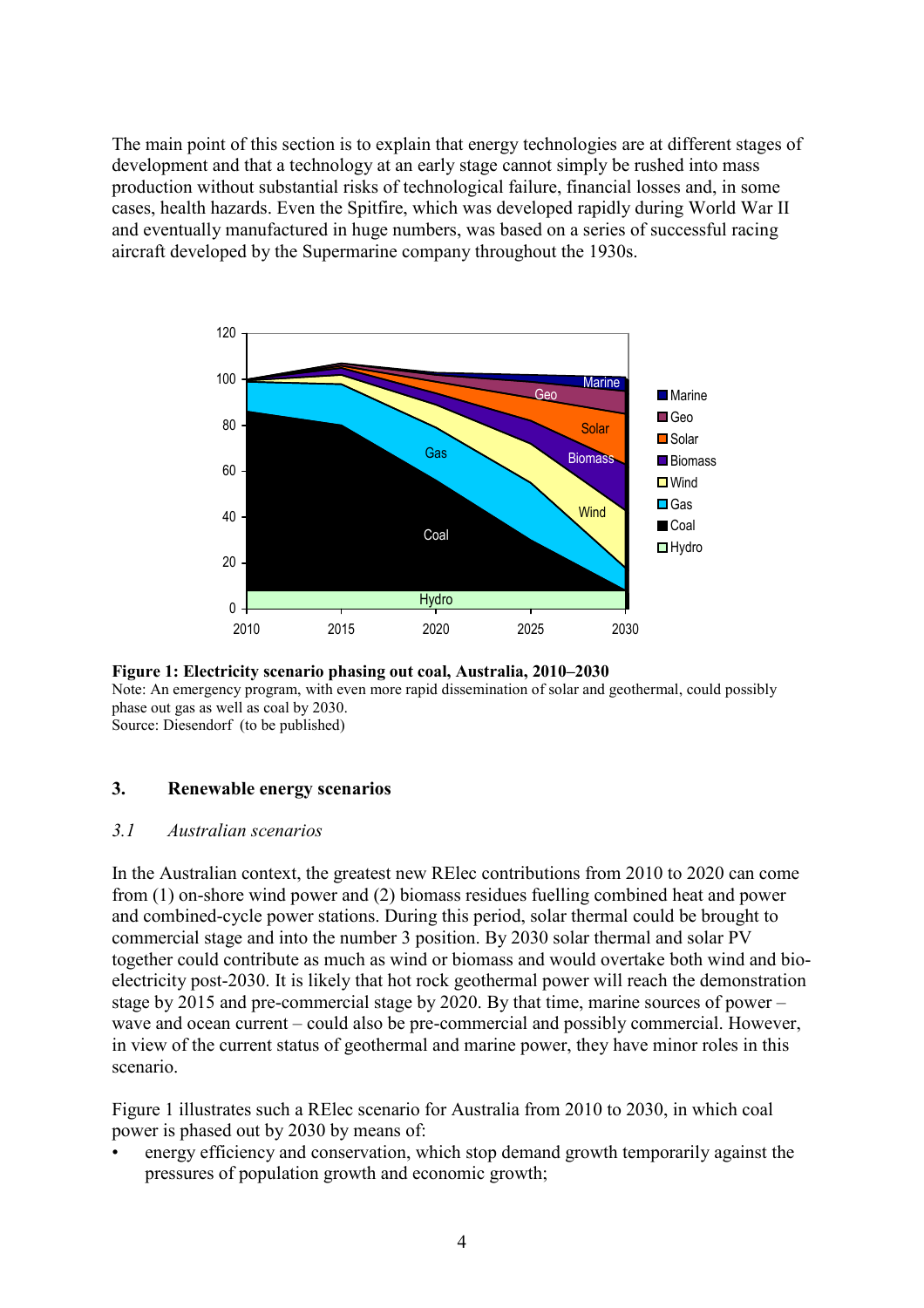- natural gas, which initially expands in use and then contracts as the global peak in gas production is reached; and
- renewable energy.

By 2020 most economically feasible energy efficiency improvements should have been implemented. By then, if we have not stabilised population and economic growth, we could be fighting a losing battle against greenhouse gas emissions. Beyond 2030, we can expect further expansion of solar power (both thermal and photovoltaic), possibly reaching 50% of all electricity generation, and the complete phase-out of gas power. Geothermal has enormous potential in terms of the vast area of hot rocks under the Great Artesian Basin, but, because of its early stage of development, it plays a minor role in this scenario. With or without this source, the electricity supply system could be 100% renewable by 2040. My personal view is that a crash program and some good luck with geothermal development could bring this forward to 2030, if the climate science demands it and governments are genuinely responsive.

In this energy future, it is envisaged that residential and commercial buildings would be far more energy efficient than they are today and that the majority of low buildings (three stories or less) would be powered mainly by solar photovoltaic (PV) modules and would also have most of their hot water supplied by solar, from collectors for both systems on their rooftops. This would provide for the majority of electricity demand and hot water by the residential and commercial sectors (excluding high-rise buildings). The industrial sector – including mining, processing and manufacturing – is the greatest component of electricity demand, with aluminium smelting alone being responsible for 13–15% of Australia's electricity demand and highly subsidised as well. Therefore, if we are aiming for 100% RElec, the principal contribution will have to come from large-scale systems. The transformation cannot be achieved on rooftops alone.

Other Australian greenhouse/energy scenarios include Saddler, Diesendorf & Denniss (2007), Diesendorf (2007b) and Teske & Vincent (2008).

At present most high-temperature heat is supplied on-site by the combustion of natural gas, with a smaller contribution from on-site combustion of coal. While most low-temperature heat could be supplied by solar collectors, it would be quite difficult to supply hightemperature heat in this way. Some could be supplied by RElec, some from the combustion of biofuels sourced sustainably and possibly some by solar concentration to high temperatures by dish collectors. More detailed studies are needed.

Before discussing the key policies needed to remove the barriers to RElec, it is worth addressing briefly the principal fallacies about renewable energy disseminated by the proponents of coal and nuclear power.

# *3.2 Fallacy: There isn't sufficient renewable energy to meet the needs of modern industrial society.*

This fallacy has been refuted by the 'centralised' renewable global scenario for 2050 developed by Sørensen and Meibom (2000). While keeping many small-scale decentralised energy systems such as residential solar PV, the 'centralised' renewable scenario obtains its principal contributions from large-scale systems. It places some types of renewable energy system on non-arable land and off-shore and transmits the energy to consumers by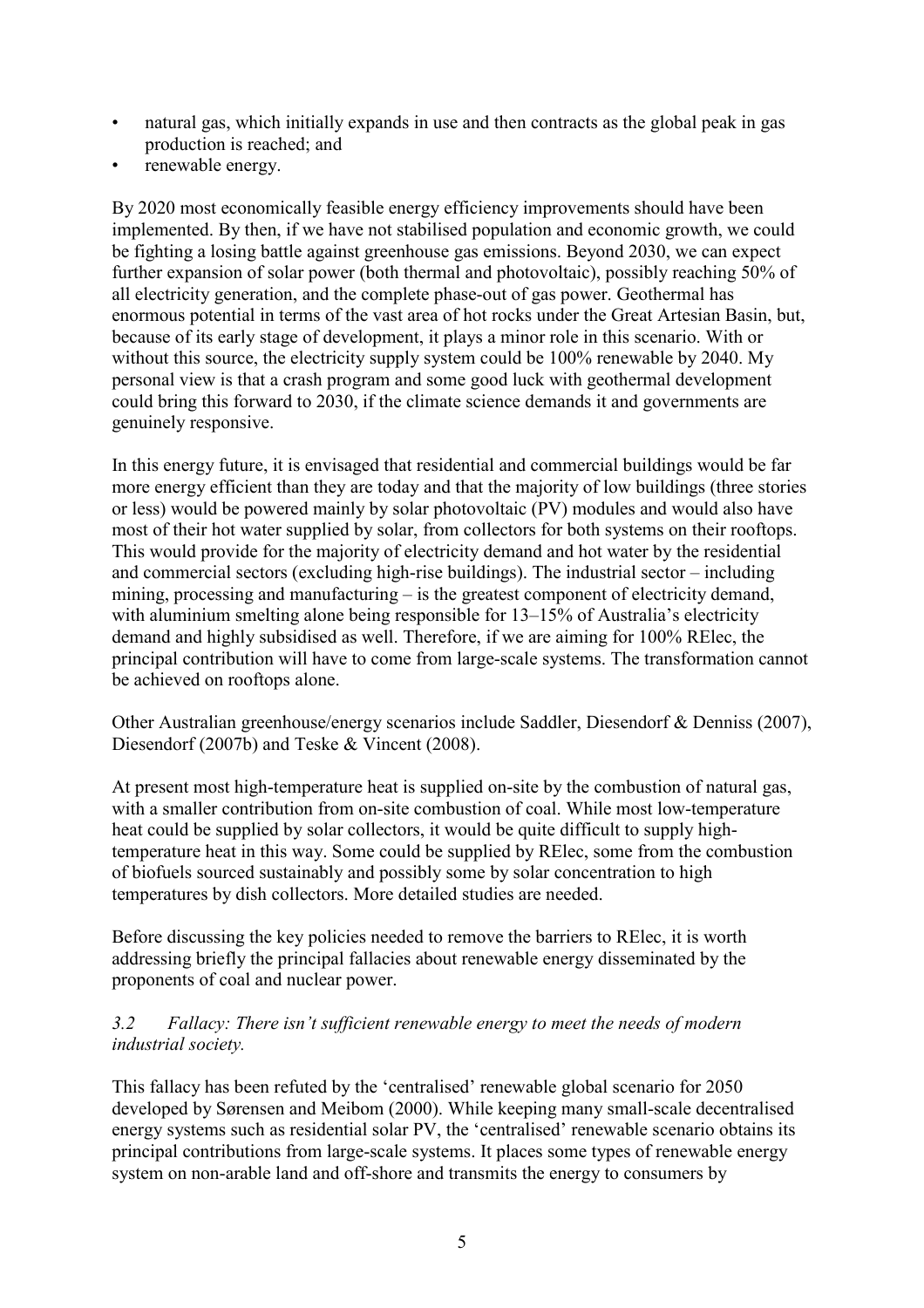transmission lines or pipelines. Its energy mix comprises energy efficiency, bioenergy from residues, wind power (both on-shore and off-shore) and solar power. The authors use a geographic information system to assess the extent to which renewable energy resources match energy demand in different regions of the world. In regions where there is a poor match between supply and demand, import and export of energy via transmission line and pipeline are added. The results are encouraging: there is in total a global oversupply of renewable energy potential and good matches between supply and demand can be achieved in all regions. Furthermore, food production is not compromised by using biomass *residues* to produce bioenergy.

## *3.3 Fallacy: RElec is too unreliable to provide base-load (24-hour a day) power.*

This fallacy is refuted in detail for the special case of wind power, in Diesendorf (2007a, chap. 6) and more generally for RElec in Diesendorf (2008). The essence of the argument is as follows. Some sustainable energy sources and measures are at least as reliable as coal power. These include demand reduction by means of energy efficiency, energy conservation and solar hot water, and RElec supply by hydro with large dams, bioenergy, solar thermal power with thermal storage and geothermal power. They can all be used to reduce the demand for base-load coal without reducing the reliability of the generating system.

What about fluctuating RElec sources, such as wind, run-of-river hydro, solar without storage, and wave power? They simple add fluctuating sources to an electricity supply system that is already designed to handle fluctuations in demand and conventional supply. All base-load power stations, including coal and nuclear, are partially reliable and therefore require some back-up. Breakdowns of coal and nuclear power stations occur less frequently than fluctuations in the wind and sunshine, but when coal and nuclear do break down, they are off-line for longer periods than lulls in the wind or periods of overcast and darkness. To compare the reliability of coal and nuclear with that of wind and sun in an electricity grid, we have to compare the reliability of the whole generating system with and without the RElec sources.

Both computer modelling and practical experience show that the existing system can handle small penetrations of fluctuating RElec sources into the grid. For large penetrations, wind in particular can substitute for base-load coal-fired power stations, provided either some additional peak-load plant is installed or the grid is interconnected into a larger neighbouring grid, in order to return the generation reliability to the original level. For instance, Denmark is planning to increase its wind energy contribution to 50% of total annual electricity generation by increasing the capacity of its transmission link to Norwegian hydro. Since Australia cannot do this, it will need some additional peak-load capacity, in the form of gas turbines or hydro. The amount of additional back-up increases with increasing wind penetration, but decreases as the geographic dispersion of the wind farms increases. For a geographically-dispersed wind energy penetration of 25% of total generation, the additional peak-load capacity required to maintain reliability would be a small fraction of the wind capacity. Since the back-up only has to be operated infrequently, it can be considered to be reliability insurance with a low premium. By the way, the gas turbine could be fuelled with biofuels produced sustainably.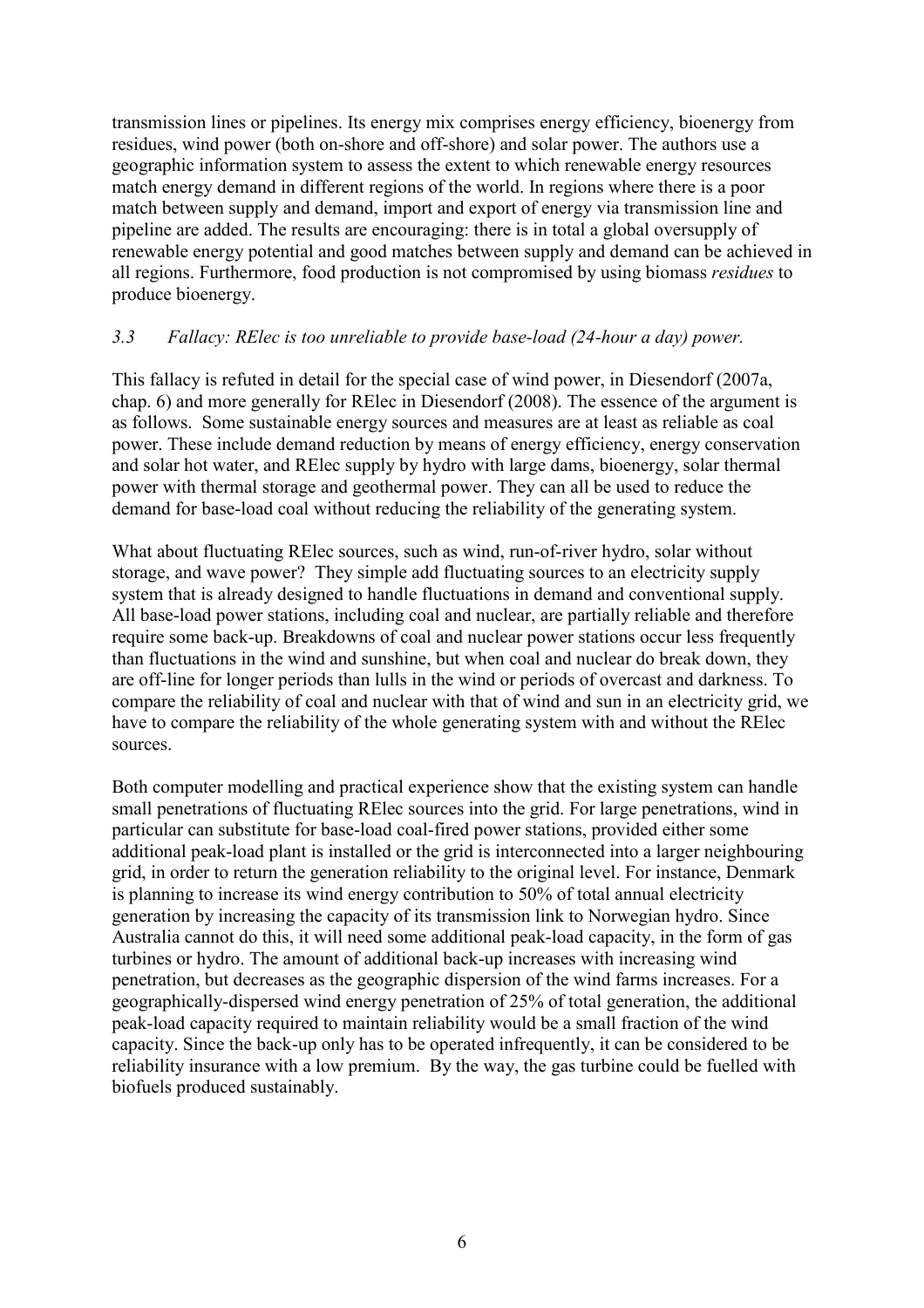# **4. Recommended energy policies for Australia**

Different policies are needed for different stages of technological development. While all stages must be supported simultaneously, as explained below, the pace of climate change demands that we put the greatest resources into expanding the dissemination of commercial and appropriate pre-commercial technologies. We must put many runs on the board by 2020.

What kinds of policies do we need? While it is necessary to implement a carbon price, in order to take account of the environmental and health damage caused by the use of fossil fuels, this is by no means sufficient. Market failures are endemic in attempts to disseminate cost-effective energy efficiency measures. The market also fails to drive the construction of essential infrastructure, such as transmission lines, gas pipelines, railways and cycleways. It is inadequate for funding R&D. And, it only tends to give incentives to the next cheapest technologies in the short-term. Yet, in developing a transition to a new energy system in the long-term, we must give incentives to a whole portfolio of technologies at different stages of technological development.

For instance, gas power is the next cheapest source after conventional coal power, yet its reserves are limited and demand for it as an oil substitute will increase rapidly over the next decade, with the result that it could be in short supply and expensive by 2030. If we failed to expand wind power and other renewable sources now, we would be in a dire situation in 2030. Similarly, solar thermal power with thermal storage has been proven to the precommercial stage overseas and has huge potential in Australia, but it is still relatively expensive compared with wind power. Is it wise to allow the market to delay solar thermal until it can compete with wind power? Clearly the market, which addresses incremental improvements, is a poor mechanism for providing for our long-term future.

Essential policies are now discussed, starting with the market mechanism, carbon pricing.

## *4.1 Carbon tax or emissions trading?*

A carbon price is designed to make dirty (in terms of greenhouse gas emissions) industries and products more expensive, in order to encourage a shift in national economic structure towards cleaner industries and products. The price increases can be achieved via two alternative principal mechanisms, emissions trading and a carbon tax (Garnaut 2008; Diesendorf 2007a, chap. 14 and appendix C).

The federal government has proposed an emissions trading scheme (ETS). The government has misnamed it as the Carbon Pollution Reduction Scheme, since it has little in common with the ideal ETS. Its severe failings are:

It would give free emission permits worth billions of dollars to the biggest greenhouse gas polluters, namely coal-fired power stations and energy-intensive trade-exposed (EITE) industries. Once the permits have been allocated, they gain a market value, giving these industries and their (mostly) overseas shareholders windfall profits of billions. Furthermore, CPRS has provision for the number of permits allocated to the EITE industries to expand over time until 2020, if the industries wish to expand. Thus increasing greenhouse gas emissions are locked in. Instead of being a 'polluter pays' system, as is the ideal ETS, CPRS would be a 'pay-the-polluter' scheme.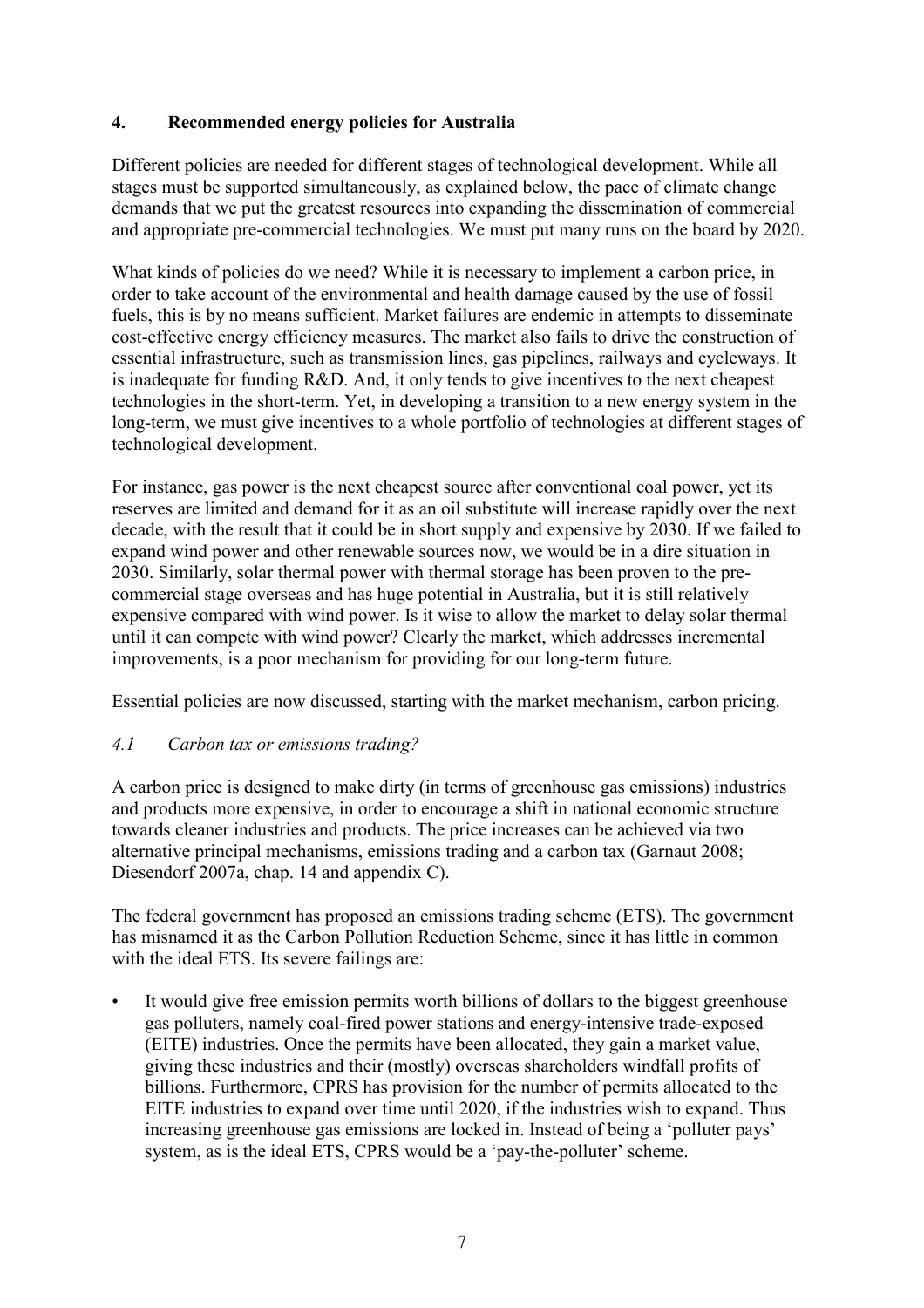- Medium-sized polluters, who receive fewer free emission permits, can offset all of their emissions overseas in schemes of dubious effectiveness. As a result, there is no guarantee that there would be any reduction in Australia's emissions, not even by 5% (the official national target for 2020), and it is even doubtful whether there would be any reduction in global emissions as a result of Australia's ETS.
- Emissions permits would be permanent property rights. Therefore, if a future acceleration of climate change or growth in public pressure made it necessary for the government to speed up reductions in emissions, the government would have to buy back permits from the polluters at a cost to taxpayers of more billions of dollars.
- The financial services industry would create many products out of the permits that would enable widespread speculation without necessarily reducing emissions at all.
- Emissions trading schemes are so complicated that most people cannot understand them. The schemes are ideal for manipulation by vested interests in greenhouse pollution. They can be made ineffective in many different ways. They give perverse incentives to polluters to put large resources into lobbying government and public relations, instead of into cutting emissions.

For these and other reasons, I have come reluctantly to the conclusion that the proposed ETS is actually a Carbon Pollution *Reinforcement* Scheme, which is designed in such a way that it cannot be strengthened in the future without enormous cost. Therefore, it should be opposed firmly.

A carbon tax, with no exemptions and with gradual increase in tax level over time, is much simpler and hence less open to manipulation. It would offer far less opportunity to the financial services industry to waste public money. It would allow reductions in emissions to be speeded up or slowed down as the science demands. The problems faced by emissionsintensive trade-exposed industries could be addressed with border tax adjustments. Such a carbon tax is the best way of introducing a carbon price, one of the necessary policies for climate change mitigation.

Until a carbon tax or improved ETS is implemented, I support the Australian Greens' proposal of an interim carbon tax of \$23 per tonne of  $CO<sub>2</sub>$  for two years. I suggest that half the tax be returned to Australian adults in equal shares as a dividend, and the remainder be used to help build essential infrastructure. While the proposed level of tax is too low to make any RElec technologies competitive with dirty coal, it would at least send a message to investors that new dirty coal-fired power stations would be very risky business propositions.

## *4.2 Feed-in tariffs or renewable energy target?*

As discussed above, a carbon price is necessary but not sufficient for effective greenhouse gas mitigation. Specific policies are needed to encourage the rapid growth of energy efficiency and renewable energy technologies. This is not 'picking winners', but supporting the only very low-carbon energy supply technologies with capacity to achieve substantial reductions in Australia's emissions before 2020 and very large reductions by 2030.

For RElec, the most successful policy overseas has been 'gross' feed-in tariffs (FiTs) to support the expansion of both small-scale and large-scale systems. As a result, large-scale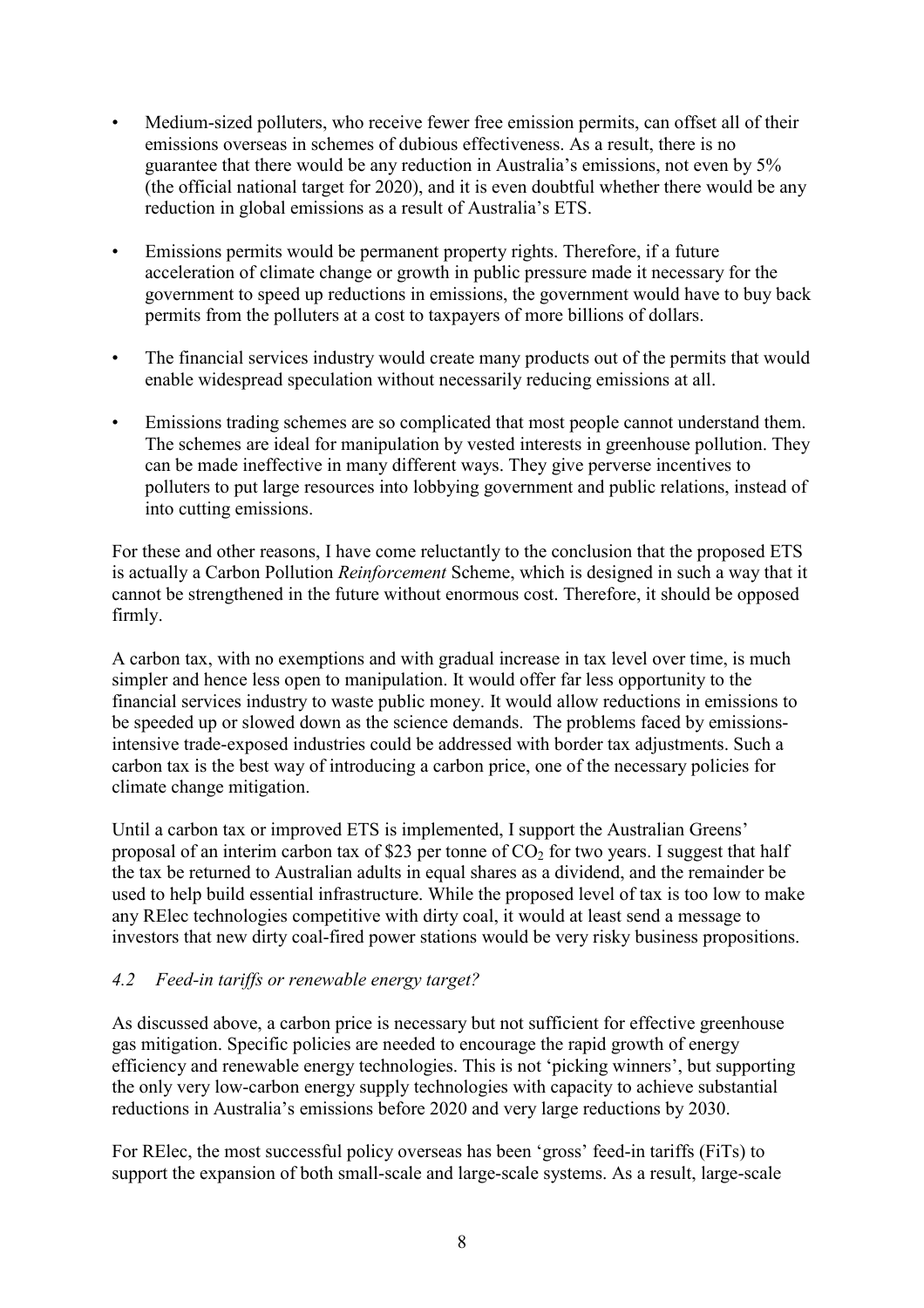wind power is booming in Germany, Denmark and Spain; large-scale solar thermal is growing rapidly in Spain; and small-scale solar PV is widespread in Germany, despite the low amount of sunshine there. FiTs are successful because they give specified electricity prices to investors.

In Australia, with the exception of NSW and the ACT, the present FiTs are 'net' tariffs, that is, they only pay premium electricity prices for the *difference* between RElec generated at home and electricity purchased from the grid, provided that difference is positive. In practice since most households buy more electricity than they generate, they receive negligible amounts from FiTs. Furthermore, in all states and territories except possibly the ACT, largescale systems do not qualify.

In my view, the best option is for the federal government to scrap the renewable energy certificate scheme associated with the Renewable Energy Target (RET) and replace it with a system of gross FiTs, which pay a premium price for all RElec fed into the grid, covering both small- and large-scale systems. Each RElec technology receives its own price that is chosen to take into account its economics at present and in the foreseeable future. To encourage technological improvement and to take account of the economic benefits of expanding markets, all FiTs decline over time.

I have recommended the replacement of the certificate system associated with RET, because it is designed in such a way that it cannot reach its official goal, namely 20% of Australia's electricity from RElec by 2020. In brief, the reasons are (Diesendorf 2010):

- The RET scheme allows hot water from solar and electric heat pumps to be counted towards the target. There are better ways of assisting hot water systems than making them compete with RElec.
- The RET scheme counts towards the target 'phantom' RElec systems, created on paper under the Solar Credits scheme, even though they don't exist as physical systems. Initially there are four phantom systems for every real RElec system installed; they will only be phased out in 2015.
- The RET scheme supports the cheapest qualifying systems first. These are solar and heat pump hot water, followed by small-scale solar PV.

The net effects of these design flaws are that:

- A low price for the tradable renewable energy certificates (RECs) created under RET, which means inadequate subsidies for even the lowest cost large-scale RElec sources such as wind power and bioelectricity from crop or forest residues. As I write, wind turbine component manufacturers in Australia are set to lay off hundreds of workers and the bio-electricity power stations at Condong and Broadwater are on the verge of bankruptcy.
- With the RET mainly taken up with hot water and phantom solar PV systems, there will be little room in the target for large-scale wind power and bioelectricity before 2015. The more expensive RElec sources, such as large solar power stations, will receive no support at all from the RET scheme.

If the federal government declines to replace the RET scheme, then another option is to remove all large-scale RElec technologies from the RET scheme, keeping it for hot water and small-scale RElec. Then, if the RET target is maintained at the equivalent of 20% of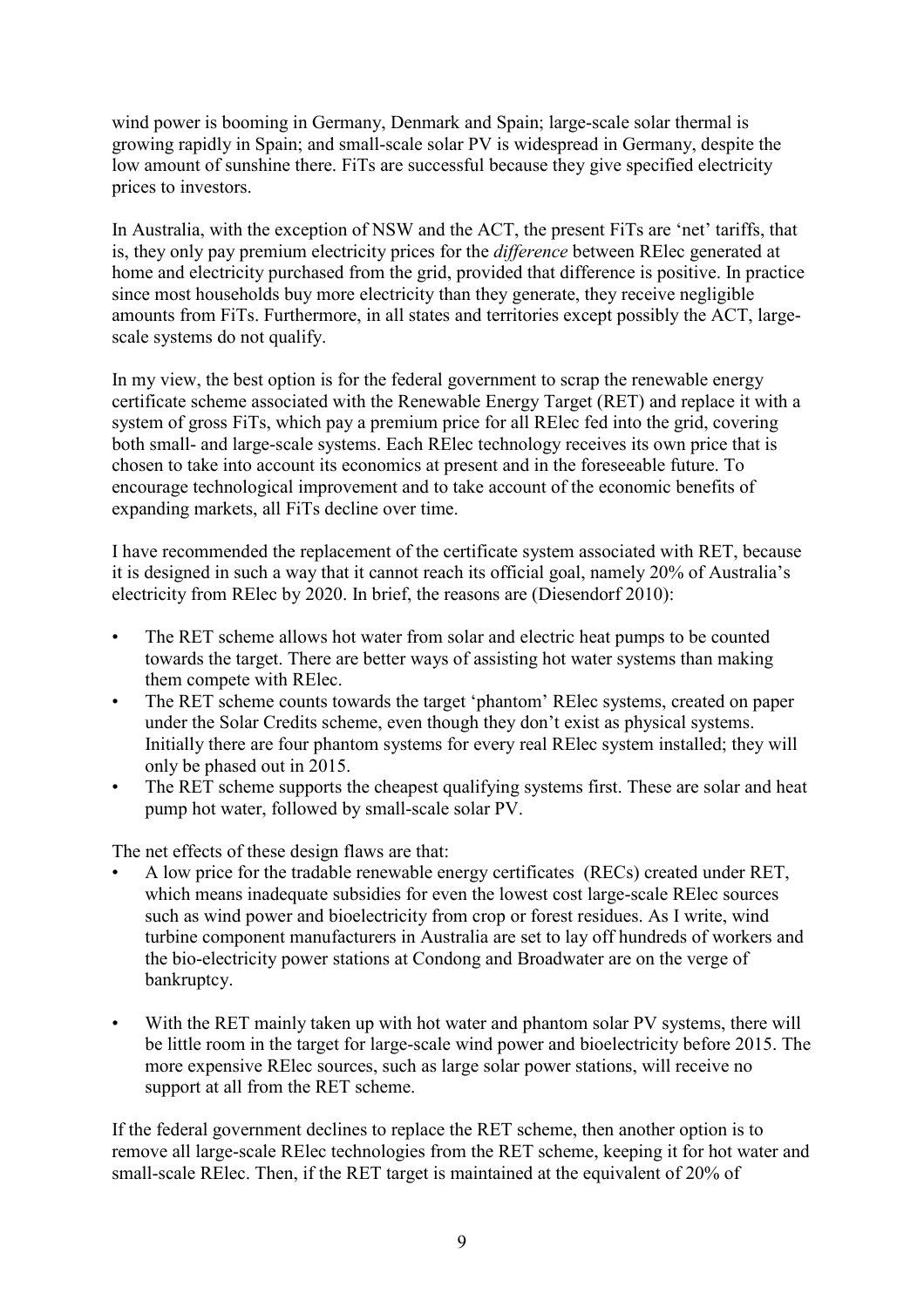electricity by 2020, it could really boost the use of solar hot water and residential solar PV. Large-scale RElec would then be assigned FiTs. Thus the RET and FiTs could operate side by side.

# *4.3 Expanding and strengthening the transmission network*

The existing transmission network is designed primarily to bring coal-fired electricity from a few generation regions, such as the Latrobe and Hunter Valleys, to the cities. If RElec is to grow to a significant fraction of its full potential, new high-voltage transmission lines are needed. For instance South Australia has huge potential for wind and geothermal power, far more than could be utilised in that state. To tap this potential, new transmission lines are needed to link South Australia to NSW and Victoria, and the existing low-capacity existing links need to be upgraded. These improvements would act as a 'backbone' to which other RElec sources, such as solar thermal, could be connected.

# *4.4 Policies for energy efficiency and conservation*

Energy efficiency (using less energy to provide the same energy services) and energy conservation (using less energy by reducing energy services) have huge potential in a sustainable energy strategy. Both offer many low and negative net cost options. For consumers the very large economic savings from energy efficiency can pay for a major part of the additional costs of renewable energy (McKinsey and Company 2008).

Both energy efficiency and conservation are subject to market failure. Hence regulation and standards must play an important role in improving energy efficiency. The changing of cultural norms towards a Conserver Society is vital for both efficiency and conservation.

Buildings are the major users of energy in the residential and commercial sectors. Although there are various state-based mandatory energy performance standards, such as the BASIX scheme in NSW, they only apply to new buildings. The states, in cooperation with the federal government, should set mandatory energy performance standards and mandatory energy labelling for *all* existing habitable buildings. Of course, the standards for existing buildings would not be as strong as for new buildings. In addition, mandatory standards and labelling should be implemented for all energy-using appliances and equipment.

# *4.5 Other policies*

Research, development and demonstration (R,D&D) need a strengthened system of government grants. The federal government has promised to fund demonstration grants for solar power stations by the *Solar Flagships Program* (\$1.5 billion over about 5 years). This is a slow process that demonstrates the weakness of relying on government expenditure as the major component of renewable energy policy. The Flagships program is designed to fund partially (\$1 from the Program for every \$2 raised by the project developer) up to four large solar power stations. The first round of grant applications for one PV and one solar thermal power station is open in 2010 and the second round is planned for 2013–14. In practice the Program's partial funding is unlikely to be sufficient to make any demonstration solar power station economically viable before 2020, unless either high FiTs or a high carbon price are introduced. Until this has occurred, demonstration projects should be funded on a dollar for dollar basis. In order to reduce financial risk of individual projects, the minimum capacity of each demonstration solar power station should be reduced from 150 MW to 50 MW and the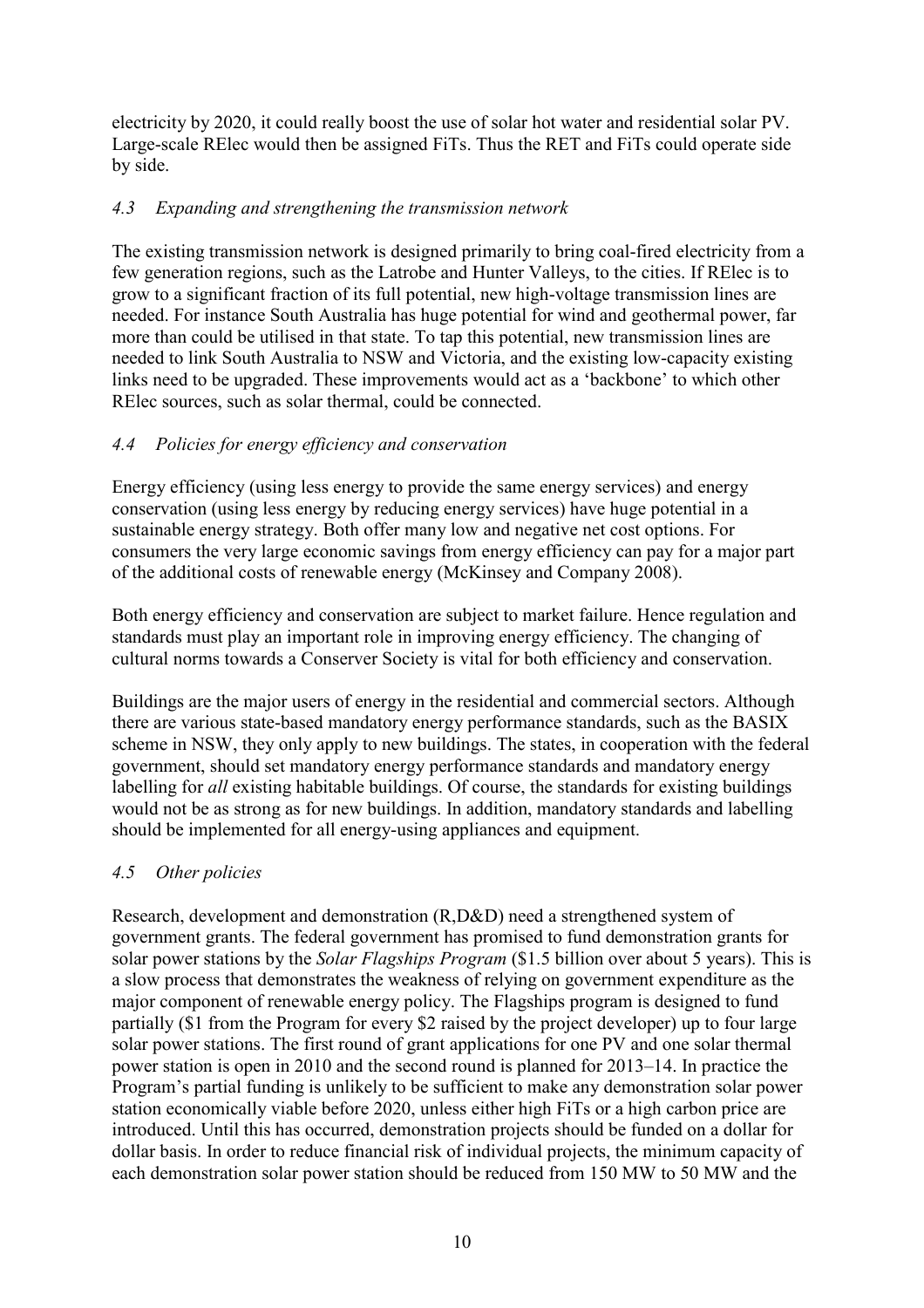maximum number of solar power stations to be funded increased from 4 to 12. To help achieve these improvements in the Program, total funding should be increased from \$1.5 to \$3 billion.

The government's proposed changes to the existing R&D tax deduction schemes will reduce incentives to industry for R&D in energy efficiency, renewable energy and other technologies. These changes should be resisted strongly.

Other existing sources of R,D&D funding are the *Renewable Energy Demonstration Program* (\$300 million over an unspecified period), the *Geothermal Drilling Program* (\$50 million), the *Advanced Electricity Storage Technologies Program* (\$20 million), the *Wind Energy Forecasting Capability Program* (\$14 million) and, to provide venture capital, the *Renewable Energy Equity Fund* (\$18 million). Of these, REDP should be increased to \$1 billion and REEF to \$0.5 billion, both to be funded over 5 years.

For R&D, the recent formation of the Australian Solar Institute (\$100 million) is a step in the right direction. However the solar funding should be doubled and additional R&D funding of \$25 million allocated to marine energy.

Government funding is also needed for universities and TAFEs to educate/train more renewable energy engineers, electric power engineers and installers. Without them, it would be impossible to meet a significant RElec target for 2020. Also the federal industry department (DIISR) should fund a program to assist the growth of renewable energy industries in Australia.

The government could obtain part of the additional funding for RElec recommended in this article (at least \$5 billion per year) by terminating subsidies to the production and use of fossil fuels. Additional funding could be obtained from a carbon price.

Additional energy policies are discussed in Diesendorf (2007a, chaps 14 & 15) and some broader greenhouse mitigation policies in Diesendorf (2009, chap. 4).

All the above energy policies must be implemented within the framework of strengthened greenhouse gas emission targets, both short-term and long-term. Relative to the 1990 level, I recommend at least a 30% reduction by 2020 and 80% by 2050.

## **5. Relationships between the recommended policies**

Until there is a carbon price of at least \$23 per tonne of  $CO<sub>2</sub>$ , all proposals for new dirty coalfired power stations should be banned. The carbon price of \$23 per tonne should sufficient to allow gas to compete with coal for base-load (24-hour) generation.

Once the carbon price has reached a sufficiently high level and remains there consistently, the RECs and FiTs could be phased out. The author's rough estimates of the critical levels of the  $CO<sub>2</sub>$  prices are given in table 2.

| Table 2: Carbon prices to allow RElec technologies to compete with dirty coal power |  |  |  |
|-------------------------------------------------------------------------------------|--|--|--|
|-------------------------------------------------------------------------------------|--|--|--|

| <b>RElec</b> technology | Carbon price (\$/tonne CO2) |
|-------------------------|-----------------------------|
| Wind                    | 50 in 2010                  |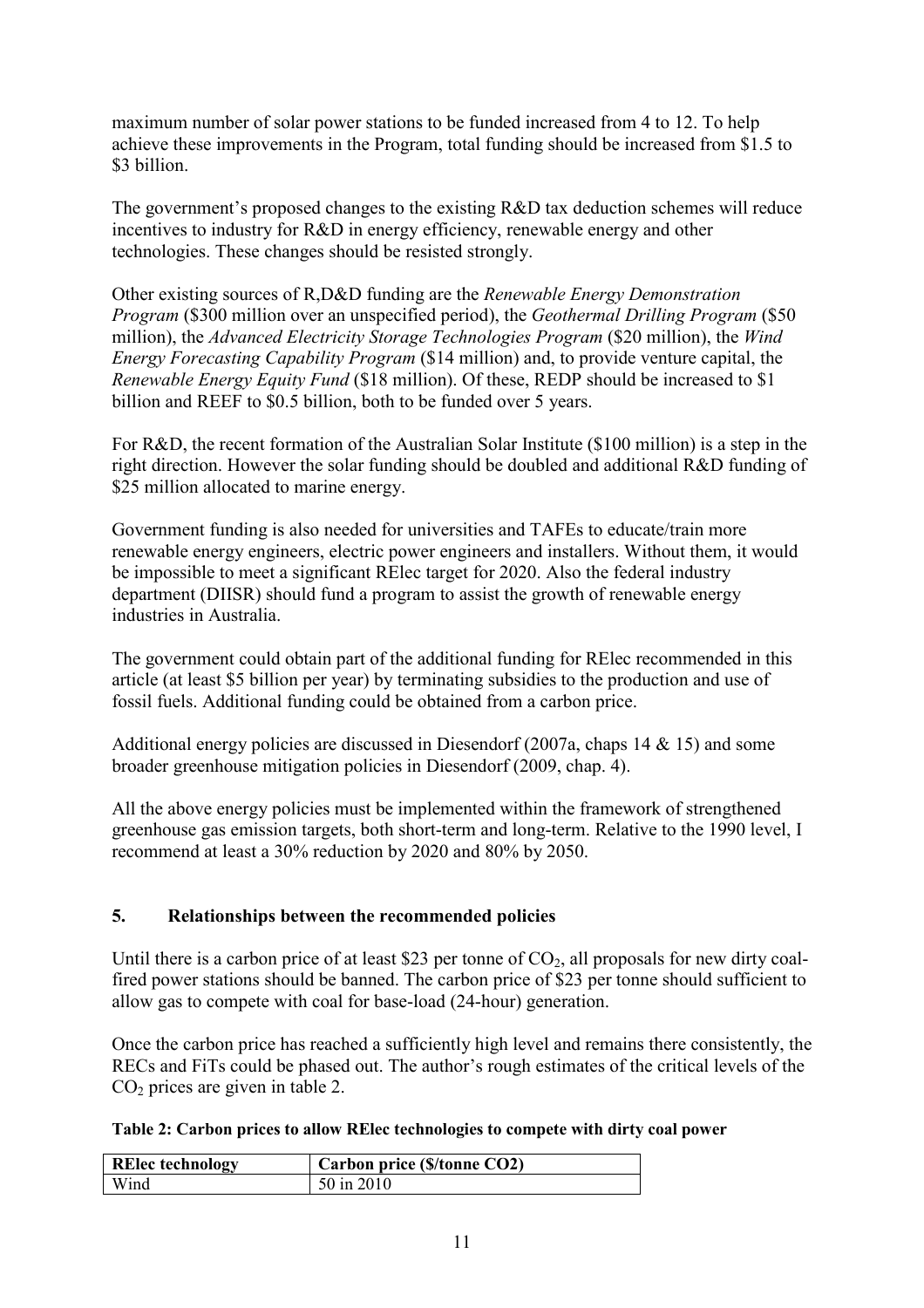| Biomass residue        | $60 - 80$ in 2010                               |
|------------------------|-------------------------------------------------|
| combustion             |                                                 |
| Solar thermal electric | 100–120 in 2015, declining to 60–80 by 2020     |
| Solar PV (large-scale) | 100–150 in 2015, declining to 60-90 by 2020     |
| Solar PV (residential) | $200$ in 2010, declining possibly to 0 in 2020. |

Note: Residential solar PV competes with the *retail* grid electricity price. The former is decreasing and the latter is increasing. The cross-over could occur around 2020 in Australia .

#### **6. Discussion and the way forward**

Basing an energy system on fossil fuels is a recipe for huge environmental and health impacts from global climate change, air and water pollution and land degradation (ExternE website www.externe.info). The need for a rapid transition to a sustainable energy system is urgent. The only low-carbon, genuinely sustainable, energy sources that could make a substantial contribution before 2020 are demand reduction by means of energy efficiency and conservation, and clean energy supply from renewable sources. With the temporary assistance of gas, energy efficiency and renewable energy are now sufficiently advanced technologically to substitute for all use of coal in Australia by 2030. Furthermore, the economic savings from demand reduction could pay for the major part of the additional costs of renewable energy.

The barriers to this essential transition are vested interests in greenhouse gas emissions: coal, oil, electricity generation, aluminium, steel, cement, forestry based on logging native forests, and some types of agriculture. These vested interests are disseminating fallacies about greenhouse science and greenhouse mitigation. Common fallacies are that making the transition to renewable energy will cost jobs and that renewable electricity is not sufficiently reliable for providing a national electricity supply system. These and many other fallacies are refuted in Diesendorf (2009, chap. 2). However, heavy lobbying by the vested interests has resulted in both major political parties having ineffective policies for mitigating greenhouse gas emissions. Therefore, this article has proposed some new, potentially effective policies.

At this stage, the main hope for getting effective policies implemented is pressure upon power-holders by the climate action movement, which has been growing rapidly since 2006. This movement is diverse – it includes professional groups (eg, doctors, lawyers and engineers), faith groups, environmental NGOs both large and small, hundreds of dedicated community climate action groups, some businesses, some trade unions, student groups and individual academics. This diversity of groups is generating a diversity of tactics: lobbying, education and information, bulk buying of energy efficiency and renewable energy products, legal actions, media items and various forms of non-violent direct action. All these tactics, used appropriately, have valid roles. (Diesendorf 2009, chaps 5 & 6).

#### **References**

Ansolabehere S, Deutch J, Driscoll M, Gray PE, Holdren JP et al. (2003) *The Future of Nuclear Power: An interdisciplinary MIT study*, <http://web.mit.edu/nuclearpower>.

Diesendorf M (2010) Coming clean on phantom RECs. *Ecos* No. 152, Dec-Jan 2010, 8.

Diesendorf M, Mathews J, Lamb D & Pearman G (2010) *Fuelling Future Passenger Vehicle Use in Australia: The electric vehicles revolution*. Report of the Jamison Group. NRMA, Sydney, <http://www.mynrma.com.au/cps/rde/xchg/mynrma/hs.xsl/jamison\_report.htm>.